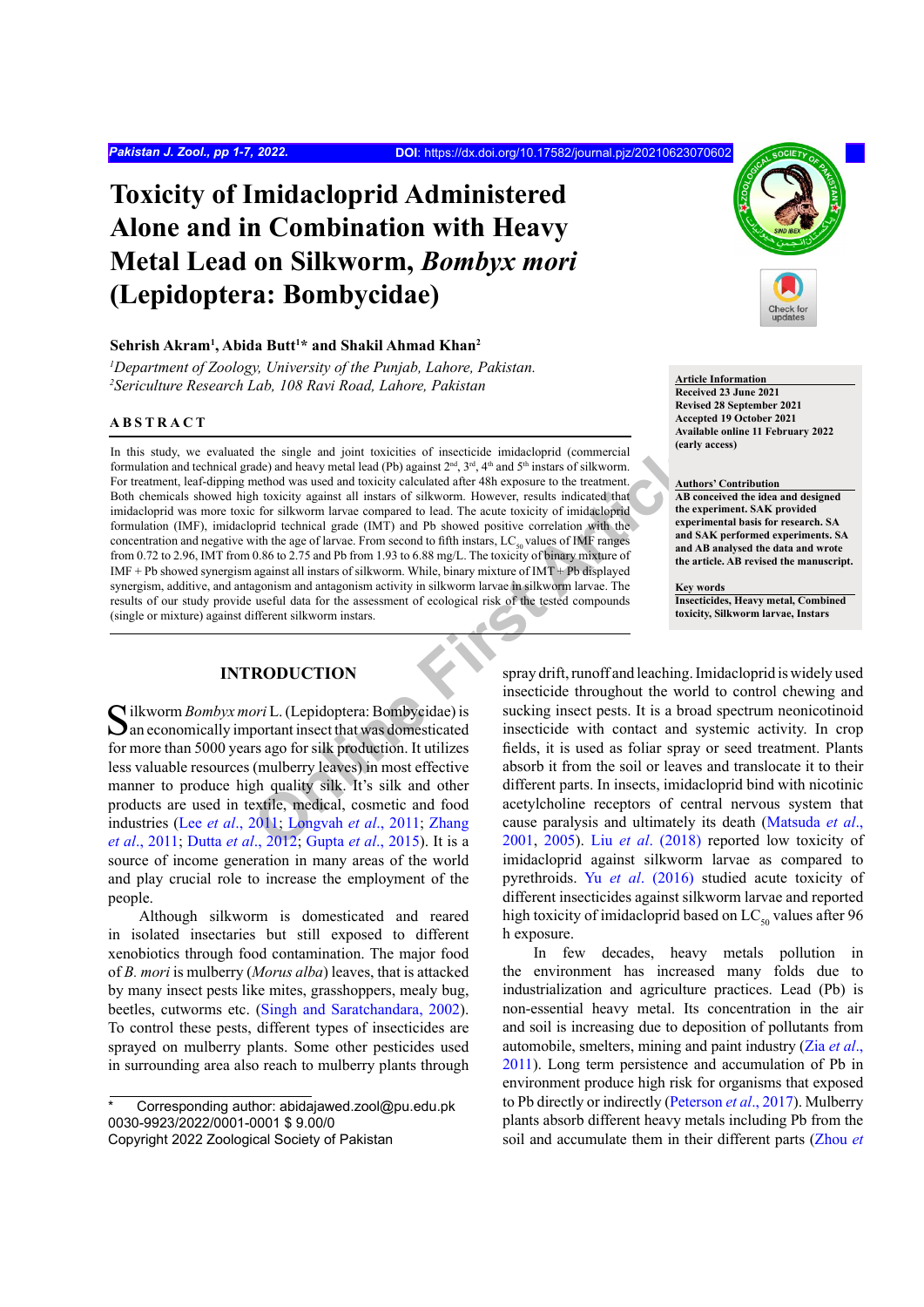*al*[., 2015](#page-6-3); Jiang *et al*[., 2020\)](#page-5-7). Silk worm larvae exposed to Pb through the consumption of contaminated mulberry leaves. The large quantity of consumed Pb passed through the gut of silkworm larvae and excreted in feces. While, some quantity is absorbed by the gut and later excreted from the body through spinning or pupal case ([Jiang](#page-5-8) *et al*[., 2012](#page-5-8)). Different detoxification processes also help to reduce the effects of Pb accumulation in silkworm larvae (Zhou *et al*[., 2015\)](#page-6-3).

Many studies have reported toxicity of many pesticides administered alone and in combination with heavy metals against silkworm larvae (Zhang *et al*[., 2008;](#page-6-4) [Zhou](#page-6-3) *et al*., [2015;](#page-6-3) Yu *et al*[., 2016](#page-6-2); Meng *et al*[., 2017;](#page-5-9) Liu *et al*[., 2018](#page-5-5)). However, effect of insecticide and heavy metal mixture on the survival, biology and physiology on silkworm larvae is not reported according to our knowledge. The objective of this study was to assess single and joint toxicity of imidacloprid and Pb against different instars of silkworm. The results of this study will provide useful guidelines to assess the harmful effects of xenobiotics and their mixtures against silkworms and other nontarget organisms.

#### **MATERIALS AND METHODS**

#### *Insects*

The eggs of silkworm (Bulgarian hybrid H1\*KK\*G2\*V2) were obtained from Sericulture Department, 108 Ravi Road, Lahore, Pakistan. These eggs were reared in the laboratory at  $25\pm2$  °C,  $70\pm5\%$ relative humidity and photoperiod of  $12:12$  h (L: D). Fresh mulberry leaves were harvested from untreated mulberry plants present in the University of the Punjab, Lahore, Pakistan and fed to the silkworm larvae *ad libitum*.

#### *Chemicals*

In present study, both technical grade and commercial formulations of the imidacloprid were used. Commercial formulation of imidacloprid (Confidor 200 SC) was purchased from local office of Bayer. Technical grade imidacloprid (CAS No. 138261-41-3) and lead chloride  $(PbCl<sub>2</sub>, CAS No. 7758-95-4)$  were purchased from Sigma Aldrich, USA. Stock solution of Imidacloprid formulation (IMF) and imidacloprid technical grade (IMT) was prepared at field application rate in acetone and lead chloride at rate of 20 mg/L in distilled water. All stock solutions were stored at 4 °C till further used. Each stock solution was diluted with distilled water to the required concentrations of the bioassays.

The binary mixtures of imidacloprid commercial formulation + lead chloride  $IMF+PbCl_2$ ), and imidacloprid technical grade + lead chloride  $(IMT+PbCl<sub>2</sub>)$ were prepared by mixing the two solutions at their  $LC_{50}$ .  $LC_{50}$  ratio.

#### *Bioassay method*

To assess the toxicity of above mentioned chemicals,  $2<sup>nd</sup>$ ,  $3<sup>rd</sup>$ ,  $4<sup>th</sup>$ , and  $5<sup>th</sup>$  instars of silkworm were exposed to a series of IMF, IMT and Pb concentrations and to their binary combinations at  $LC_{so}: LC_{so}$  ratio. Before experiment, preliminary bioassays were performed to determine the concentrations of each chemical that cause 0-100% mortality in silkworm larvae after 48h of exposure. On the basis of this study, six concentrations were designed for bioassays to calculate  $LC_{50}$  values for each chemical.

nd physiology on silkworm larvae<br>
gto our knowledge. The objective<br>
seres immersed in required conces<br>
sams single and joint toxicity of<br>
for 30s, drained and spread on 1<br>
gians and it concerns are the tracted mulberry lea For assays, leaf dip method described by Yu *[et al](#page-6-5)*. [\(2011\)](#page-6-5) was used. Fresh and healthy mulberry leaves were plucked from mulberry trees present in the vicinity of University of the Punjab, Lahore, Pakistan and washed with water and air dried. These clean mulberry leaves were immersed in required concentration of each chemical for 30s, drained and spread on filter paper to dry under fan. The treated mulberry leaves were placed in wooden rearing trays (dimension 25cm x 15cm). Thirty same size and same age silkworm larvae were placed in each tray and fed with treated mulberry leaves for 48h. Assay for each concentration of a chemical was replicated four times. Mortality of the silkworm larvae was recorded after 24 and 48h of exposure. Control group silkworms were fed with water treated mulberry leaves that contain acetone at a concentration present in the highest dose of insecticide used in bioassay. The bioassay conditions were same as described above for the rearing of silkworm.

#### *Data analysis*

The silkworm larvae that did not show any movement on touching with camel hair brush were considered dead. The mortality of silkworm larvae after 48 h of exposure to treatments was used to calculate  $LC_{50}$  and median effect using Compusyn software [\(Chou and Martin, 2005](#page-4-1)). The following formula was used:

$$
\frac{fa}{fu} = \left(\frac{D}{Dm}\right)^m
$$

Where *fa* is the fraction of the total organism affected by the dose *D*; *fu* is the fraction of the total organism remains unaffected by the dose *D*; *Dm* is concentration of chemicals at which 50% mortality occurs  $(LC_{50})$ ; *m* is coefficient that define the shape of dose-mortality curve. The value of *m* may be  $\leq 1, = 1, > 1$  that represent flat sigmoidal, hyperbolic, and sigmoidal dose-mortality curves, respectively.

To identify and quantify the interaction between insecticide and heavy metal, data was analyzed using formula of combination index ([Chou, 2006](#page-4-2)). The combination index (*CI*) values for binary mixtures were also calculated using compusyn software. The *CI* value may be  $>1$ ,  $<1$  or  $=1$  that indicate antagonism, synergism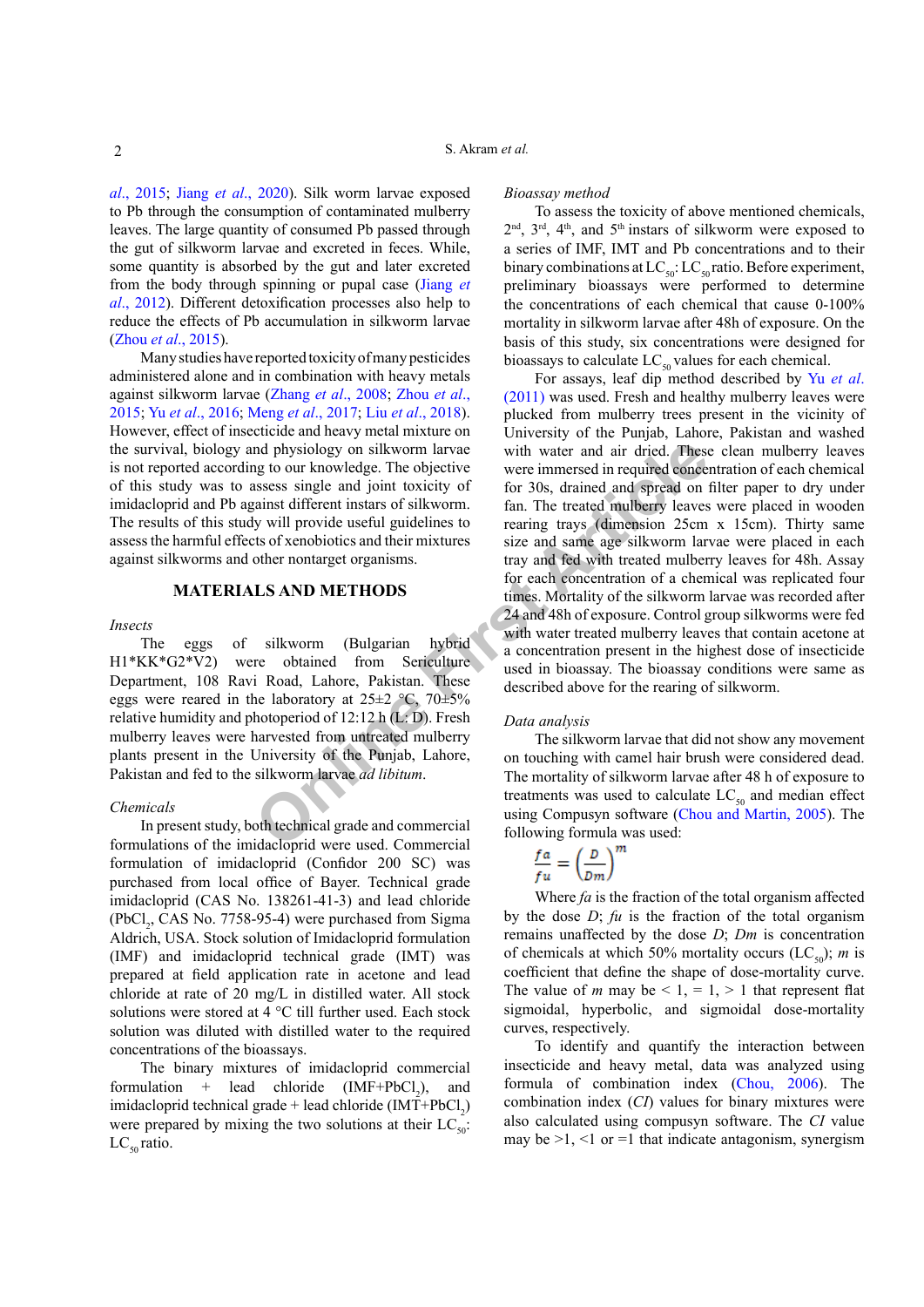and additive effect of binary mixture, respectively. The formula used to calculate n-chemicals combinations for *x*% mortality is given below:

$$
(CI)_x = \sum_{j=1}^n \frac{(D)_j}{(Dm)_j}
$$
  
=  $\sum_{j=1}^n \frac{(Dx)_{1-n} \{(D)_j / \sum_{i=1}^n (D_i) \}}{(Dm)_j \{(fa_x)_j / [1(fa_x)_j]\}^{1/m_j}}$ 

Where  $(D_x)_{1-n}$  is the sum of the concentrations of n chemicals that cause  $x\%$  mortality due to mixture,  $\{(D)$  $\langle \sum_{i=1}^{n} (D) \rangle$  is the fraction of individual concentration of is that cause  $x\%$  mortality and  $\{(Dm)_j \{(fa)_j /$  $[1(fa<sub>x</sub>)<sub>j</sub>]$ <sup> $1/mj$ </sup> is the concentration of single chemical cause *x*% mortality.

General linear model was used to compare the acute toxicity of IMF, IMT and Pb individually and their mixtures. ANOVA followed by Tukey's test was used to compare the  $LC_{50}$  values of a chemical in different instars. Pearson correlation was used to find relationship between mortality and concentration of chemical, and instar of silkworm.

On the basis of  $LC_{50}$  values, four toxicity classes of chemicals were devised following Yu *et al*. (2016). These were (i) extreme (LC<sub>50</sub> < 0.5 mg/L), (ii) high (LC<sub>50</sub> > 0.5-20 mg/L), (iii) moderate  $(LC_{50} > 20{\text -}200 \text{ mg/L})$ , and low  $(LC_{50} > 200 \text{ mg/L})$  toxicity producing chemicals.

#### **RESULTS**

In the study, mortality rate of silkworm larvae in control groups ranged from 0–4% which depicted the credibility of the experiments. The concentrationmortality curve parameters (*Dm*, *m* and *r*) of the single and binary mixture of Pb, IMF, and IMT against  $2<sup>nd</sup>$ ,  $3<sup>rd</sup>$ , 4th, and 5th in stars of silkworm are shown in Tables I and [II](#page-2-1). For all single and combination assays, the values of *m* were >1 which represented that the sigmoidal curves of median-effect equation fit best on our data ([Fig. 1\)](#page-3-0). For all assays,  $r$  values  $> 0.90$  also confirmed that sigmoid curve fit best on our data. According to  $LC_{50}$  values (*Dm*), the toxicity of all chemicals showed positive correlation with the concentration ([Table 1](#page-2-0)) and negative with the age of silkworm larvae (IMF  $r^2 = 96.6\%$ ; IMT  $r^2 = 90.7\%$ ; Pb  $r^2$  = 98.4%). In single chemicals decreasing order of toxicity was  $IMF = IMT > Pb$  in all instars after 48 h of exposure (2<sup>nd</sup> instar,  $F_{2,9} = 214.65$ ; 3<sup>rd</sup> instar,  $F_{2,9} = 196.40$ ;  $4<sup>th</sup>$  instar, F<sub>2,9</sub> = 78.72 and 5<sup>th</sup> instar, F<sub>2,9</sub> = 137.61, P<0.001 for all). The  $LC_{50}$  values of IMF and IMT did not differ significantly in all instars.

The susceptibility of binary mixtures also showed negative correlation with the age of silkworm larvae  $(r^2)$ = 92.3% for IMF+Pb and  $r^2$  = 95.7% for IMT+Pb; P< 0.001; [Table II](#page-2-1)). For all instars, binary mixture of IMF+Pb

was more toxic than IMT+Pb  $(F_{1,24} = 72.80, P \le 0.001)$ . *CI* values were calculated at  $LC_{10}$ ,  $LC_{50}$  and  $LC_{90}$  to assess the behavior of each mixture ([Table II](#page-2-1)). The binary mixture of IMF+Pb showed strong synergistic effect in 2nd and 3rd instars larvae of silkworm at all affective levels (*fa*). However,  $4<sup>th</sup>$  and  $5<sup>th</sup>$  instars showed moderate to low level synergism with the increase of *fa* ([Fig. 2](#page-3-1)). The binary mixture of IMT +Pb showed strong synergistic effect at all *fa* values in  $2<sup>nd</sup>$  instar of silkworm. In  $3<sup>rd</sup>$ ,  $4<sup>th</sup>$  and  $5<sup>th</sup>$  instars, binary mixture of IMT +Pb showed strong to moderate synergism at low *fa* values and additive to low antagonism at high *fa* values [\(Fig. 2\)](#page-3-1).

<span id="page-2-0"></span>Table I. LC<sub>50</sub> values (Dm) with dose-mortality curve **coefficient (m) against different instars of silkworm** *B. mori* **after 48h of exposure.** 

| nodel was used to compare the<br>IMT and Pb individually and their<br>owed by Tukey's test was used to                                                              | coefficient (m) against different instars of silkworm B.<br><i>mori</i> after 48h of exposure.                |                 |                                                                       |   |   |                 |  |  |  |
|---------------------------------------------------------------------------------------------------------------------------------------------------------------------|---------------------------------------------------------------------------------------------------------------|-----------------|-----------------------------------------------------------------------|---|---|-----------------|--|--|--|
| es of a chemical in different instars.                                                                                                                              |                                                                                                               |                 | Chemi- Instar Dm (mg/L)                                               | m | r | <b>Toxicity</b> |  |  |  |
| s used to find relationship between                                                                                                                                 | cals                                                                                                          |                 |                                                                       |   |   | grade           |  |  |  |
| ration of chemical, and instar of                                                                                                                                   | Pb                                                                                                            | 2 <sup>nd</sup> | $1.93^4 \pm 0.121$ $2.03 \pm 0.15$ 0.97                               |   |   | Highly toxic    |  |  |  |
|                                                                                                                                                                     |                                                                                                               | 3 <sup>rd</sup> | $2.28^{\circ} \pm 0.163$ $2.72 \pm 0.14$ 0.94                         |   |   | Highly toxic    |  |  |  |
| $C_{50}$ values, four toxicity classes of                                                                                                                           | <b>IMT</b>                                                                                                    | 4 <sup>th</sup> | $4.45^b \pm 0.392$ $3.30 \pm 0.25$ 0.97                               |   |   | Highly toxic    |  |  |  |
| d following Yu et al. (2016). These<br>< 0.5 mg/L), (ii) high (LC <sub>50</sub> > 0.5-<br>te (LC <sub>50</sub> > 20-200 mg/L), and low<br>city producing chemicals. |                                                                                                               | 5 <sup>th</sup> | $6.88^a \pm 0.576$ 3.85 $\pm$ 0.49 0.98                               |   |   | Highly toxic    |  |  |  |
|                                                                                                                                                                     |                                                                                                               | 2 <sup>nd</sup> | $0.86^{\circ} \pm 0.082$ 2.06 $\pm$ 0.11 0.93                         |   |   | Highly toxic    |  |  |  |
|                                                                                                                                                                     |                                                                                                               | 3 <sup>rd</sup> | $1.09^{\circ} \pm 0.071$ $1.70 \pm 0.14$ 0.98                         |   |   | Highly toxic    |  |  |  |
|                                                                                                                                                                     |                                                                                                               | 4 <sup>th</sup> | $2.39^{\circ} \pm 0.186$ $2.89 \pm 0.21$ 0.99                         |   |   | Highly toxic    |  |  |  |
| <b>RESULTS</b>                                                                                                                                                      |                                                                                                               | 5 <sup>th</sup> | $2.75^{\circ} \pm 0.162$ $2.57 \pm 0.38$ 0.98                         |   |   | Highly toxic    |  |  |  |
|                                                                                                                                                                     | IMF                                                                                                           | 2 <sup>nd</sup> | $0.72^d \pm 0.013$ $2.31 \pm 0.14$ 0.99                               |   |   | Highly toxic    |  |  |  |
| ortality rate of silkworm larvae                                                                                                                                    |                                                                                                               | 3rd             | $1.24^{\circ} \pm 0.029$ $2.26 \pm 0.28$ 0.96                         |   |   | Highly toxic    |  |  |  |
| iged from 0–4% which depicted<br>experiments. The concentration-<br>eters $(Dm, m$ and r) of the single<br>Pb, IMF, and IMT against $2nd$ , $3rd$ ,                 |                                                                                                               | 4 <sup>th</sup> | $2.20^b \pm 0.196$ $2.21 \pm 0.38$ 0.99                               |   |   | Highly toxic    |  |  |  |
|                                                                                                                                                                     |                                                                                                               | 5 <sup>th</sup> | $2.96^{\circ} \pm 0.216$ 3.64 $\pm$ 0.52 0.99                         |   |   | Highly toxic    |  |  |  |
|                                                                                                                                                                     | lead.                                                                                                         |                 | IMT, imidacloprid technical grade; IMF, imidacloprid formulation; Pb, |   |   |                 |  |  |  |
| ilkworm are shown in Tables I and<br>ombination assays, the values of $m$<br>ented that the sigmoidal curves of                                                     | Table II. Values of $LC_{50}$ (Dm), dose-mortality curve<br>coefficient (m) and combination index of Lead and |                 |                                                                       |   |   |                 |  |  |  |

<span id="page-2-1"></span>Table II. Values of LC<sub>50</sub> (Dm), dose-mortality curve **coefficient (m) and combination index of Lead and imidacloprid (Technical and formulation) mixture against different instars of silkworm** *B. mori* **after 48h of exposure.**

|                                              |                 | Chemi- In- Dm $(mg/L)$                            | m | r | Combination       |                         |       |
|----------------------------------------------|-----------------|---------------------------------------------------|---|---|-------------------|-------------------------|-------|
| cals                                         | star            |                                                   |   |   | Index values (CI) |                         |       |
|                                              |                 |                                                   |   |   |                   | $LC_{10}LC_{50}LC_{90}$ |       |
| $Ph +$<br><b>IMT</b><br>$Ph +$<br><b>IMF</b> | 2 <sub>nd</sub> | $0.29d \pm 0.13$ 1.48 $\pm$ 0.43 0.99 0.11        |   |   |                   | 0.17                    | 0.26  |
|                                              | 2rd             | $0.74^{\circ} \pm 0.24$ 1.25 $\pm$ 0.27 0.91 0.25 |   |   |                   | 0.50                    | 1.00  |
|                                              | 4 <sup>th</sup> | $2.19^b \pm 0.47$ $2.05 \pm 0.65$ 0.97 0.44 0.70  |   |   |                   |                         | 1 1 1 |
|                                              | 5 <sup>th</sup> | $3.55^{\circ} \pm 0.42$ $2.35 \pm 0.71$ 0.98 0.72 |   |   |                   | 0.90                    | 1.22  |
|                                              | 2 <sub>nd</sub> | $0.12\pm0.06$ 1.86 $\pm0.34$ 0.95 0.09            |   |   |                   | 012                     | 0.20  |
|                                              | 2rd             | $0.37\pm 0.19$ 1.71 $\pm 0.23$ 0.94 0.15          |   |   |                   | 0.23                    | 0.35  |
|                                              | 4 <sup>th</sup> | $1.77^{\circ}$ ± 0.26 2.30 ± 0.59 0.99 0.53       |   |   |                   | 0.55                    | 0.61  |
|                                              | 5 <sup>th</sup> | $2.83*+0.74$ $2.79*+0.64$ 0.96 0.56               |   |   |                   | 0.68                    | 0.83  |

For abbreviations see [Table I](#page-2-0).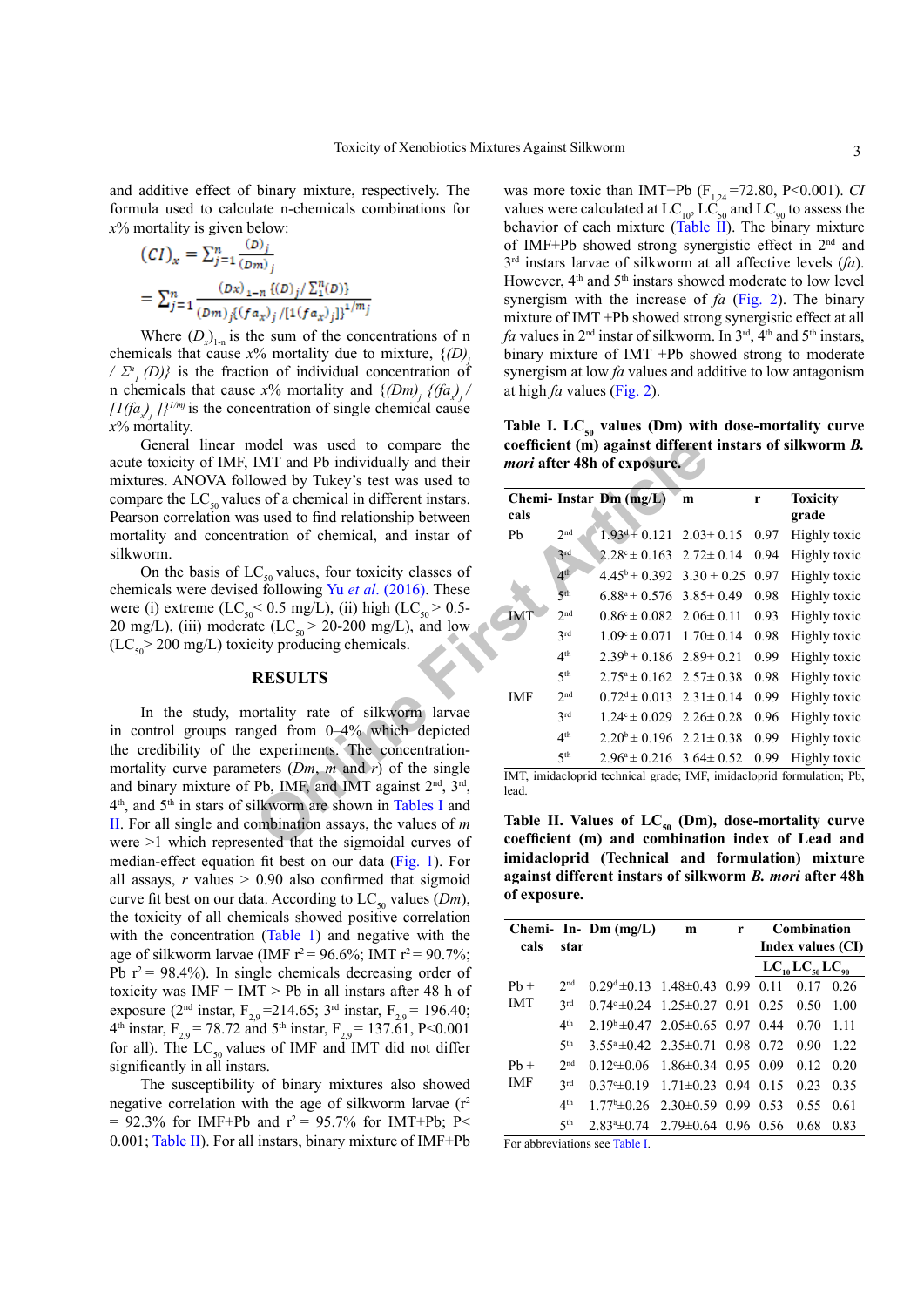

<span id="page-3-0"></span>Fig. 1. Dose-effect curves of Lead (Pb), imidacloprid commercial formulation (IMF), imidacloprid technical grade (IMT) on different instars of silkworm after 48 h exposure.

According to the toxicity grades, all chemicals were highly toxic against all instar of silkworm on the basis of 48 h of exposure. The binary mixture of IMF+Pb was extremely toxic for  $2<sup>nd</sup>$  and  $3<sup>rd</sup>$  instars and highly toxic for 4th and 5th instars of silkworm. While, the binary mixture of IMT+Pb was extremely toxic for 2nd in star and highly toxic for  $3<sup>rd</sup>$ ,  $4<sup>th</sup>$  and  $5<sup>th</sup>$  instars of silkworm.

## **DISCUSSION**

In recent years, mulberry leaves have been contaminated with different types of xenobiotics including different insecticides and heavy metals. Insecticide Imidacloprid is frequently used in mulberry orchards to control infestation of different insect pests and reach to silk worm through contaminated mulberry leaves (Sun *[et al](#page-6-6)*., [2012;](#page-6-6) Yu *et al*[., 2015](#page-6-7)). During the study, both commercial formulations and technical grade imidacloprid was used to assess the toxicity against *B. mori*. The formulation of an insecticide contains both active ingredients and inert ingredients like surfactants, stabilizers, dyes, etc. These inert ingredients make formulated insecticides safer, more effective and easier to handle. Sometime, these inert ingredients cause increase in the acute toxicity of insecticides [\(Puglis and Boone, 2011](#page-5-10)). So, to fully understand the toxicity of insecticides against nontarget organisms, it is imperative to study their formulations also. In our study, both imidacloprid technical grade and formulation showed high toxicity against all instars of *B. mori*. Luo *et al*[. \(2011\)](#page-5-11) reported 0.256 mg/liter LC50 value of imidacloprid against silkworm after 96-h exposure. [Yu](#page-6-2)  *et al*[. \(2016\)](#page-6-2) also reported imidacloprid as highly toxic insecticide against *B. mori*. In their experiment  $LC_{50}$  value of imidacloprid against 2nd instar larvae of *B. mori* after 48h exposure was 2.66 (2.50–2.84) mg/liter. However, in our study,  $LC_{50}$  value of same instar was more than reported values of Luo *et al*[. \(2011\)](#page-5-11) and less than Yu *[et al](#page-6-2)*. [\(2016\).](#page-6-2) In present study, we also recorded high toxicity of Pb against all instars of *B. mori*. Zhou *et al*[. \(2015\)](#page-6-3)  reported no mortality in *B. mori* larvae that consumed



<span id="page-3-1"></span>Fig. 2. Plot of the combination index versus the effect produced by Pb-imidacloprid binary mixtures against different instars of silkworm.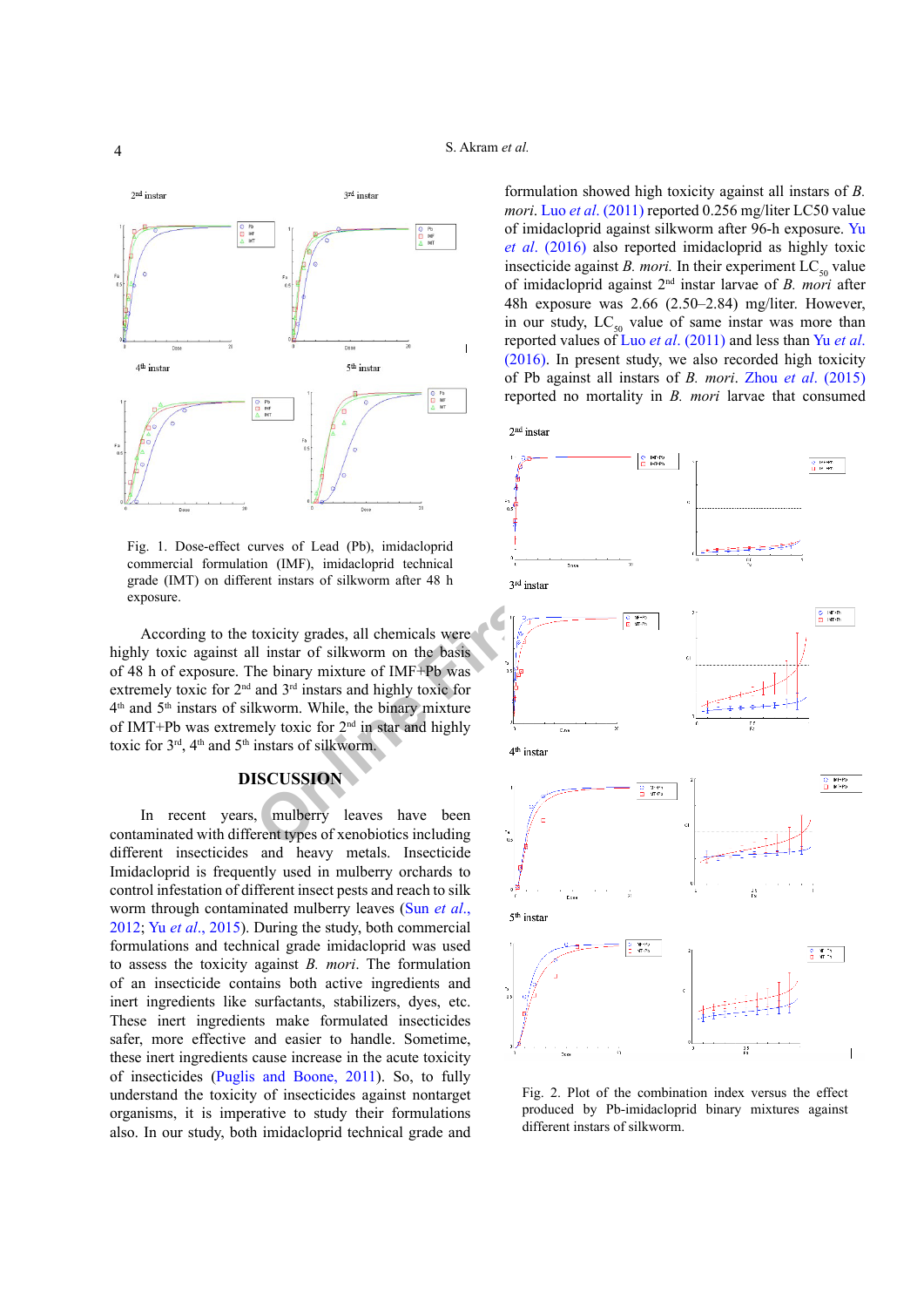high Pb (60 mg/kg) contaminated mulberry leaves. Most of the Pb consumed by silkworm larvae removed through feces and a small quantity absorbed through gut epithelium (Jiang *et al*[., 2012](#page-5-8)). Pb assimilated through gut stored in different organs and removed from the body through molting and spinning (Zhou *et al*[., 2015](#page-6-3)). Theses variations in susceptibility of imidacloprid and Pb could be explained due to difference of silkworm species, physiological conditions of studied organisms and environmental factors [\(Zhang](#page-6-4) *et al*., 2008).

ms because their accumulations in<br>
toxic effect of each other (Gonza)<br>
of different detoxification enzymes<br>
xicity of imidacloprid and Pb was<br>
xicity of imidacloprid and Pb was<br>
to the age of larvae. Many studies<br>
to the Present study showed dose dependent increase in the mortality of *B. mori* larvae when exposed to different concentrations of imidacloprid and Pb. High concentrations of insecticides or any other xenobiotic is more toxic to organisms because their accumulations in body inhibit activities of different detoxification enzymes (Zhu *et al.*, 2014). The age dependent increase in  $LC_{50}$ values indicated that toxicity of imidacloprid and Pb was inversely proportional to the age of larvae. Many studies have reported higher susceptibility of early instar larvae compared with older instars against different xenobiotics [\(Hornby and Gardner, 1987](#page-5-12); Prabhaker *et al*., 1989; [Prabhaker and Toscano, 2007](#page-5-13)). Less susceptibility of neonicotinoid thiamethoxam in fifth instar larvae of the Indian meal moth, *Plodia interpunctella*, than second instar larvae were recorded by Yue *et al*. (2003). In many studies, body size was positively related with the capacity of organisms to withstand the stress caused by the xenobiotics. Smaller organisms have higher feeding and metabolic rate and accumulate more xenobiotics than larger ones ([Vesela andVijverberg, 2007](#page-6-10)).

In nature organism is mostly exposed to a mixture of xenobiotics such as pesticides, heavy metals, and other chemicals. The combinations of different compounds modify each other's effects that interfere erroneously and undesirably with the activities of biological system. The modulated behavior of combination compounds can be additive, synergistic and antagonistic. Some studies have reported joint toxicity of different insecticides ([Zhang](#page-6-4) *et al*[., 2008,](#page-6-4) [2010](#page-6-11); [Tatum](#page-6-12) *et al*., 2011; Yu *et al*[., 2016;](#page-6-2) [Yang](#page-6-13) *et al*[., 2017\)](#page-6-13) and heavy metals (Wu *et al*[., 2016\)](#page-6-14) to non- target organisms. However, no study was performed to assess the combination effect of insecticides and heavy metals against silkworm larvae. Our results showed that binary combination of imidacloprid and Pb exerted synergistic effect on all instars of silkworm. Synergistic effect in this combination of compound may be due to their mode of action on different biological systems, as both chemicals differ in their structures (Thany *et al*[., 2006](#page-6-15)). The related variables may include synthesis of toxic metabolites, inhibition of detoxifying mechanism, changes in the distribution, enhanced uptake via biological membranes,

and decrease in excretion (Wu *et al*[., 2016\)](#page-6-14). Another possible explanation would be reduced protein formation in the treated silkworms that consequently decreased the production of particular detoxifying enzymes like GST and Cytochrome P450 (Wang *et al*[., 2013\)](#page-6-16) ultimately making the silkworms more vulnerable to the xenobiotics. However, the synergistic effect might be explained by the fact that toxicants may somehow combine to increase toxicity by an unknown way of action ([Rodea-Palomares](#page-5-14) *et al*[., 2010](#page-5-14)). The combination of IMT+Pb showed moderate synergistic effect at low toxicity values and moderate antagonistic at higher toxicities values in  $3<sup>rd</sup>$ ,  $4<sup>th</sup>$  and  $5<sup>th</sup>$ instar larvae. It is possible that these chemicals competed for uptake through same binding sites and suppressed the toxic effect of each other (González-Pleiter *et al*., 2013).

# **CONCLUSIONS**

Our results indicate that combination of different compounds present in nature can increase the risk to silkworm industry. Mulberry plants can uptake many heavy metals and chemicals from the soil or air that ultimately accumulate to mulberry leaves. These contaminated leaves effect the population of silkworm and reduce their production of silk. For risk assessment, it is necessary to estimate acute and residual toxicity of different combinations of compounds present in the environment to revise the existing standards of pollution management.

## **ACKNOWLEDGEMENTS**

We thank the Head, Sericulture Research Lab, Ravi Road, Lahore for providing necessary facilities for this research.

#### *Statement of conflict of interest*

The authors have declared no conflict of interest.

## **REFERENCES**

- <span id="page-4-1"></span>Chou, T.C. and Martin, N., 2005. *CompuSyn for drug combinations PC software and user's guide a computer program for quantitation of synergism and antagonism in drug combinations, and the determination of IC<sub>50</sub> and ED<sub>50</sub> and LD<sub>50</sub> values.* ComboSyn, Paramus, NJ.
- <span id="page-4-2"></span>Chou, T.C., 2006. Theoretical basis, experimental design, and computerized simulation of synergism and antagonism in drug combination studies. *Pharmacol. Rev.,* **58**: 621–681. [https://doi.](https://doi.org/10.1124/pr.58.3.10) [org/10.1124/pr.58.3.10](https://doi.org/10.1124/pr.58.3.10)
- <span id="page-4-0"></span>Dutta, A., Dutta, S. and Kumari, S., 2012. Growth of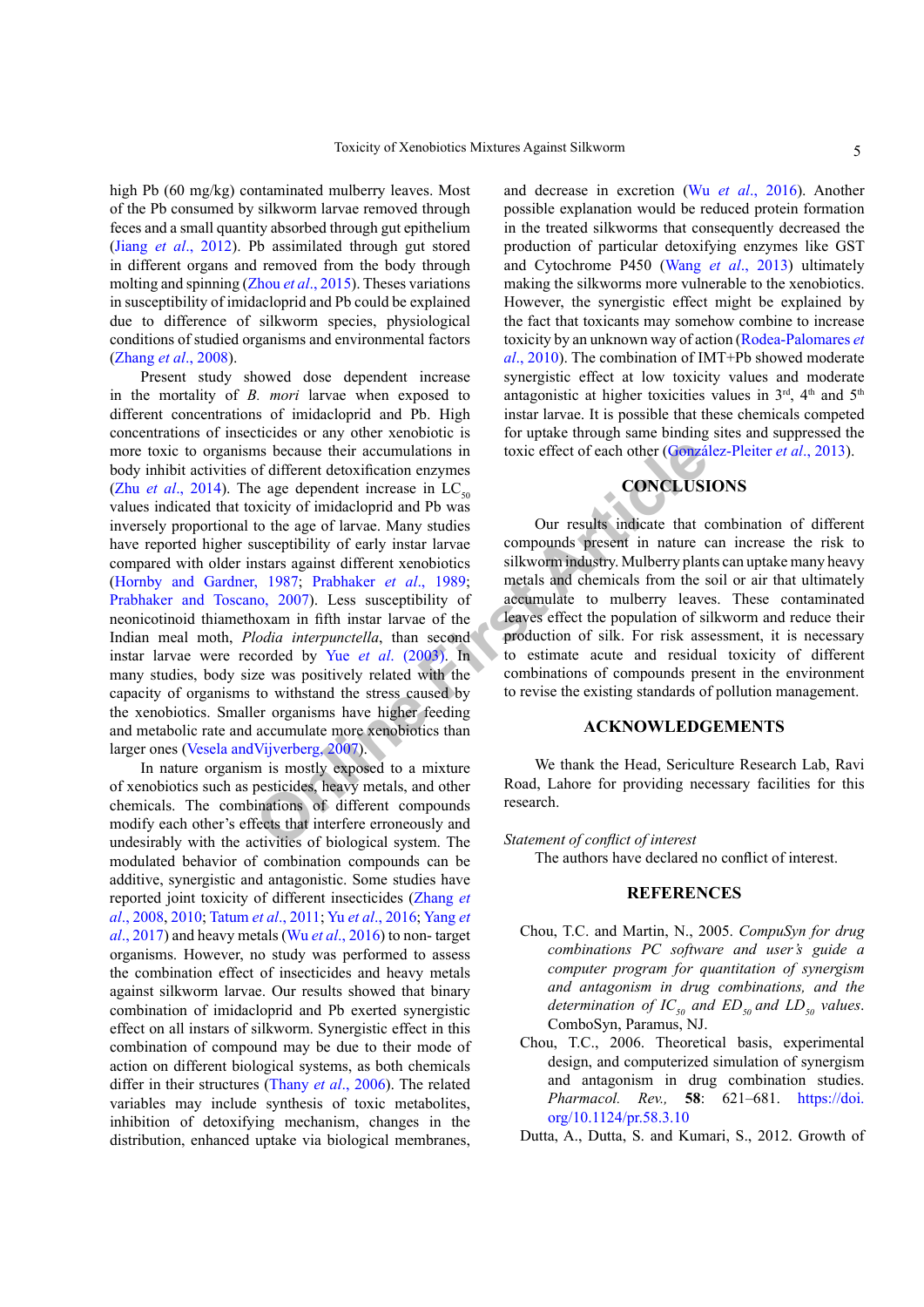poultry chicks fed on formulated feed containing silkworm pupae meal as protein supplement and commercial diet*. J. Anim. Feed Res.,* **2**: 303–307.

- González-Pleiter, M., Gonzalo, S., Rodea-Palomares, I., Leganés, F., RosaL, R., Boltes, K., Marco, E. and Fernández-Piñas, F., 2013. Toxicity of five antibiotics and their mixtures towards photosynthetic aquatic organisms: implications for environmental risk assessment. *Water Res.,* **47**: 2050–2064. [https://doi.](https://doi.org/10.1016/j.watres.2013.01.020) [org/10.1016/j.watres.2013.01.020](https://doi.org/10.1016/j.watres.2013.01.020)
- <span id="page-5-2"></span>Gupta, D., Chaudhary, H. and Gupta, C., 2015. Sericinbased polyester textile for medical applications. *J. Text. Inst.,* **106**: 366–376. [https://doi.org/10.1080/0](https://doi.org/10.1080/00405000.2014.922244) [0405000.2014.922244](https://doi.org/10.1080/00405000.2014.922244)
- <span id="page-5-12"></span>Hornby, J.A. and Gardner, W.A., 1987. Dosage mortality response of *Spodoptera frugiperda* (Lepidoptera: Noctuidae) and other noctuid larvae to betaexotoxin of *Bacillus thuringiensis. J. econ. Ent.,* **80**: 925–929. https://doi.org/10.1093/jee/80.4.925
- <span id="page-5-8"></span>Jiang, L., Wang, G., Cheng, T., Yang, Q., Jin, S., Lu, G., Wu, F., Xiao, Y., Xu, H., and Xia, Q., 2012. Resistance to *Bombyx mori* nucleopolyhedrovirus via overexpression of an endogenous antiviral gene in transgenic silkworms. *Arch. Virol.,* **157**: 1323– 1328. https://doi.org/10.1007/s00705-012-1309-8
- <span id="page-5-7"></span>Jiang, Y., Jiang, S., Yan, X., Qin, Z., Jia, C., Li, Z.J., and Huang, R., 2020. The mobility of cadmium and lead in the soil-mulberry-silkworm system. *Chemosphere,* **242**: 125–179. https://doi. [org/10.1016/j.chemosphere.2019.125179](https://doi.org/10.1016/j.chemosphere.2019.125179)
- <span id="page-5-0"></span>Lee, K., Kweon, H., Yeo, J., Woo, S., Han, S. and Kim, J., 2011. Characterization of tyrosine-rich Antheraea pernyi silk fibroin hydrolysate. *Int. J. Biol. Macromol.,* **48**: 223–226. https://doi. [org/10.1016/j.ijbiomac.2010.09.020](https://doi.org/10.1016/j.ijbiomac.2010.09.020)
- <span id="page-5-5"></span>Liu, Y., Zhang, H., He, F., Li, X., Tan, H., and Zeng, D., 2018. Combined toxicity of chlorantraniliprole, lambda-cyhalothrin, and imidacloprid to the silkworm *Bombyx mori* (Lepidoptera: Bombycidae). *Environ. Sci. Pollut. Res.,* **25**: 22598–22605. [https://](https://doi.org/10.1007/s11356-018-2374-7) [doi.org/10.1007/s11356-018-2374-7](https://doi.org/10.1007/s11356-018-2374-7)
- Liu, Y.M., Liu, S.H., Zhang, H., Gu, Y.P., Li, X.S., He, M.Y., and Tan, H.H., 2017. Application of the combination index (CI)-isobologram equation to research the toxicological interactions of clothianidin, thiamethoxam, and dinotefuran in honeybee, *Apis mellifera*. *Chemosphere,*  **184**: 806–811. [https://doi.org/10.1016/j.](https://doi.org/10.1016/j.chemosphere.2017.06.045) [chemosphere.2017.06.045](https://doi.org/10.1016/j.chemosphere.2017.06.045)
- <span id="page-5-14"></span><span id="page-5-1"></span>Longvah, T., Mangthya, K. and Ramulu, P., 2011. Nutrient composition and protein quality evaluation of eri silkworm (*Samia ricinii*) prepupae and pupae.

*Fd. Chem.,* **128**: 400–403. [https://doi.org/10.1016/j.](https://doi.org/10.1016/j.foodchem.2011.03.041) [foodchem.2011.03.041](https://doi.org/10.1016/j.foodchem.2011.03.041)

- <span id="page-5-11"></span>Luo, Y.J., Xie, D.Y., Chai. J.P., Liu, Y.G., Huang. P. and Ding, W., 2011. Toxicity and effect of sublethal dosage of several common pesticides to growth and development of the silkworm, *Bombyx mori*. *Sci. Sericult.,* **37**: 142–146.
- <span id="page-5-3"></span>Matsuda, K., Buckingham, S.D., Kleier, D., Rauh, J.J., Grauso, M. and Sattelle, D.B., 2001. Neonicotinoids: Insecticides acting on insect nicotinic acetylcholine receptors. *Trends Pharmacol. Sci.,* **22**: 573–580. [https://doi.org/10.1016/S0165-6147\(00\)01820-4](https://doi.org/10.1016/S0165-6147(00)01820-4)
- <span id="page-5-4"></span>Matsuda, K., Shimomura, M., Ihara, M., Akamatsu, M. and Sattelle, D.B., 2005. Neonicotinoids show selective and diverse actions on their nicotinic receptor targets: electrophysiology, molecular biology, and receptor modeling studies. *Biosci. Biotechnol. Biochem.,* **69**: 1442–1452. [https://doi.](https://doi.org/10.1271/bbb.69.1442) org/10.1271/bbb.69.1442
- <span id="page-5-13"></span><span id="page-5-10"></span><span id="page-5-9"></span><span id="page-5-6"></span>Meng, X., Zhu, F. and Chen, K., 2017. Silkworm: A promising model organism in life science. *J. Insect Sci.,* **17**: 1–6.
- **Exampl[e](https://doi.org/10.1016/j.chemosphere.2019.125179) 18** The [Fi](https://doi.org/10.1007/s00705-012-1309-8)g. 1.83 Consider a Fragingerial (Lepidoptera: receptor targets: electric<br> **Conditionary of the conditionary in the property of the property targets:**<br> **Conditionary 10.1093/jee/80.4.925** org/10.1971/bbb Peterson, E.K., Wilson, D.T., Possidente, B., McDaniel, P., Morley, E.J., Possidente, D., Hollocher, K.T., Ruden, D.M. and Hirsch, H.V., 2017. Accumulation, elimination, sequestration, and genetic variation of lead (Pb2+) loads within and between generations of *Drosophila melanogaster*. *Chemosphere,* **181**: 368–375. [https://doi.org/10.1016/j.](https://doi.org/10.1016/j.chemosphere.2017.04.091) chemosphere.2017.04.091
	- Prabhaker, N. and Toscano, N.C., 2007. Toxicity of the insect growth regulators, buprofezin and pyriproxyfen, to the glassy winged sharpshooter, *Homalodisca coagulata* say (Homoptera: Cicadellidae). *Crop Prot.,* **26**: 495–502. [https://doi.](https://doi.org/10.1016/j.cropro.2006.04.019) [org/10.1016/j.cropro.2006.04.019](https://doi.org/10.1016/j.cropro.2006.04.019)
	- Prabhaker, N., Toscano, N.C. and Coudriet, D.L., 1989. Susceptibility of the immature and adult stages of the sweetpotato whitefly (Homoptera: Aleyrodidae) to selected insecticides. *J. Econ. Entomol.,* **82**: 953–958. <https://doi.org/10.1093/jee/82.4.953>
	- Puglis, H.J. and Boone, M.D., 2011. Effects of technicalgrade active ingredient vs. Commercial formulation of seven pesticides in the presence or absence of radiation on survival of green frog tadpoles. *Arch. environ. Contam. Toxicol.,* **60**: 145–155. [https://doi.](https://doi.org/10.1007/s00244-010-9528-z) [org/10.1007/s00244-010-9528-z](https://doi.org/10.1007/s00244-010-9528-z)
	- Rodea-Palomares, I., Petre, A.L., Boltes, K., Leganes, F., Perdigon-Melon, J.A., Rosal, R. and Fernandez-Pinas, F., 2010. Application of the combination index (CI)-isobologram equation to study the toxicological interactions of lipid regulators in